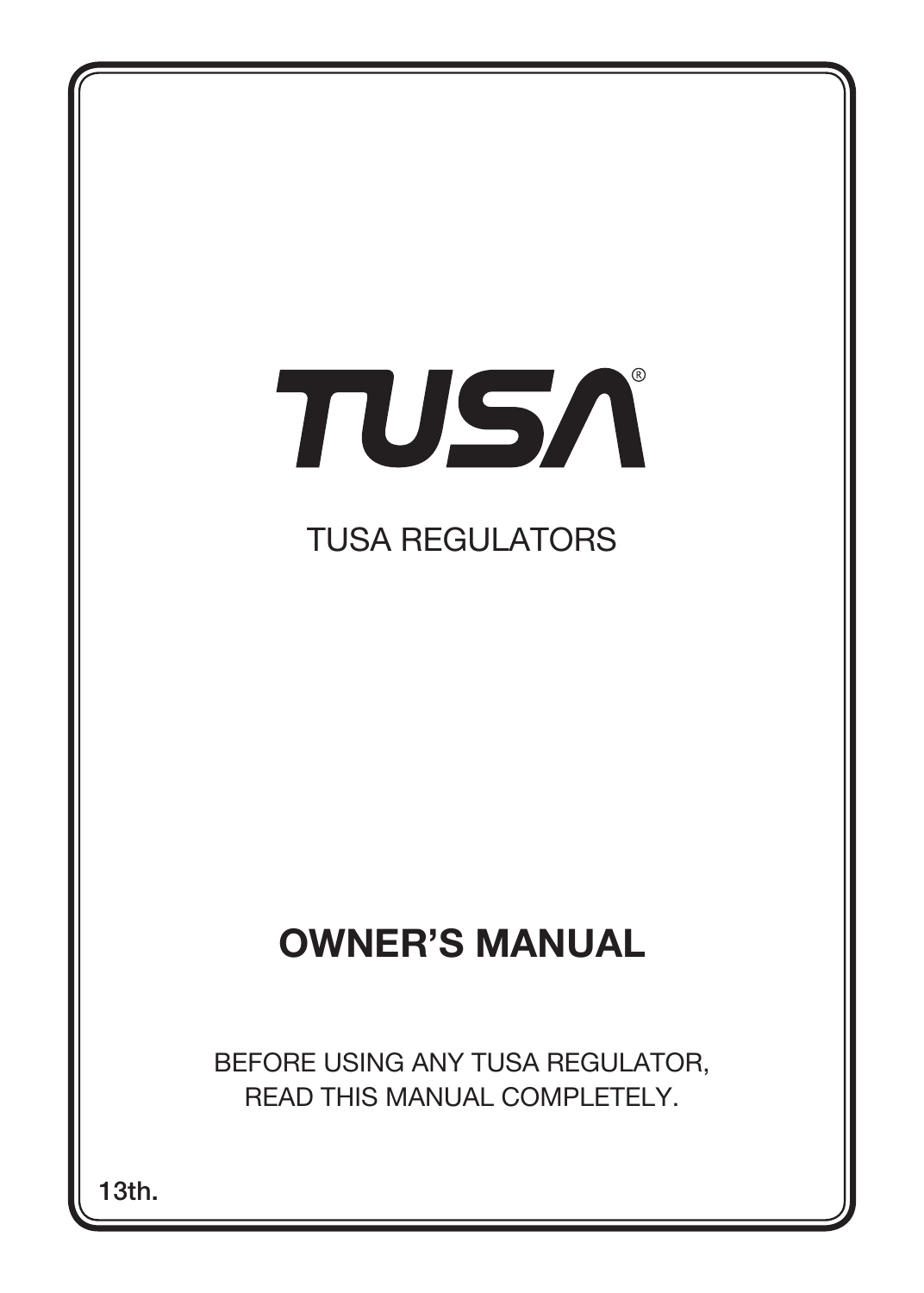# FOREWORD

CONGRATULATlONS! You are now the owner of one of the many fine TUSA products. Your new regulator is built to exacting standards, using only the highest quality materials. For several years TUSA has been developing regulators at our R&D facility in Japan under the ISO9001 International Quality Assurance System. You have purchased the newest, the most advanced regulator for the Sport Scuba Market available today. The TUSA regulator is the first major improvement to the conventional down stream demand valve since 1988. The second stage is constructed of technologically advanced materials and the performance provides exceptional aspiration flow and allows fully adjustable performance to accommodate beginner and professional diver.

Before you use your new regulator, please read this manual carefully. The following warnings, cautions, and notes were written to make it possible for you to enjoy your diving experience with maximum safety.

We at TUSA want you to have many years of dependable service from your new equipment and have many memorable and safe dives.

Thank you for purchasing one of our high quality products.

#### WARNING:

THIS PRODUCT IS A SCUBA DIVING DEVICE AND REQUIRES PROPER TRAINING BEFORE USE.

| Name of<br>Regulator | 1st Stage<br>Model No. | 2nd. Stage<br>Model No. | Safe 2nd. Stage<br>Model No. |
|----------------------|------------------------|-------------------------|------------------------------|
| RS-606               | R-600                  | S0006                   | <b>SS-20</b>                 |
| RS-671               | R-600                  | $S-71$                  | SS-81                        |
| <b>RS-681</b>        | R-600                  | $S-81$                  | SS0003                       |
| RS1103               | R1100                  | S0003                   | SS0005                       |
| RS1104               | R <sub>1100</sub>      | S0004                   |                              |

# TABLE OF CONTENTS

| <b>SECTION II</b>                                 |   |  |
|---------------------------------------------------|---|--|
|                                                   |   |  |
|                                                   | 2 |  |
|                                                   |   |  |
|                                                   |   |  |
|                                                   |   |  |
|                                                   |   |  |
|                                                   |   |  |
|                                                   |   |  |
|                                                   | 3 |  |
| Venturi Adjustment Lever (RS-681[S-81], SS-81) 3  |   |  |
| Adjustment knob(RS-681, 671, 606, 1104, SS-81)  3 |   |  |

| S.E.A. - Sequential Exhaust Assist [PAT.P.] (RS- |  |
|--------------------------------------------------|--|
| <b>SECTION III</b>                               |  |
| <b>SECTION IV</b>                                |  |
| <b>SECTION V</b>                                 |  |
| <b>SECTION VII</b>                               |  |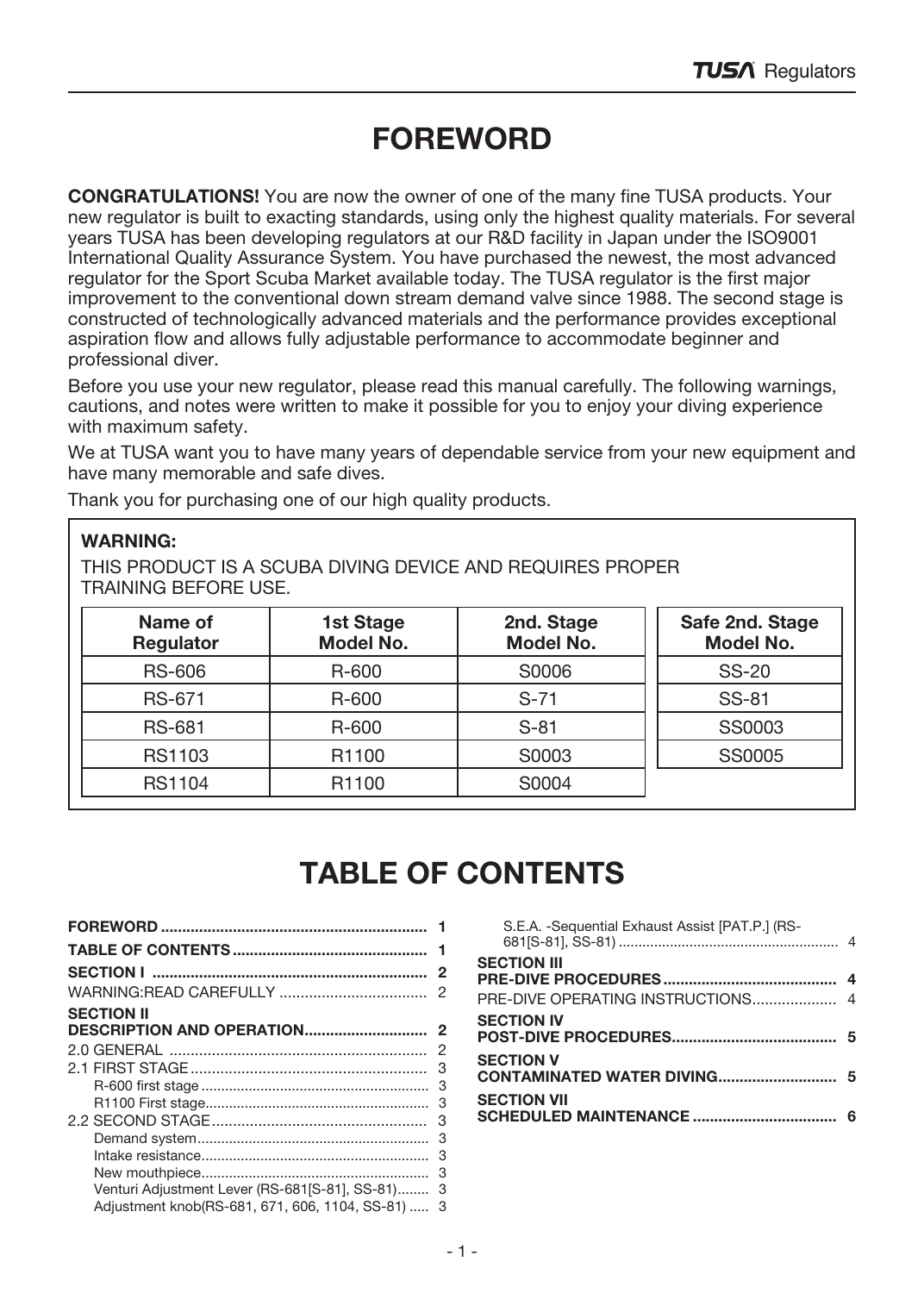# SECTION I

## WARNING:READ CAREFULLY

Unless otherwise specified TUSA regulators should be used only with open circuit compressed air breathing equipment.

Before any attempt is made to use this regulator underwater, you MUST have received training and CERTIFICATION in the technique of sport diving from a recognized certification agency. Use of this equipment by a person who is not certified by a recognized agency shall render all warranties, express or implied, null and void. Use of regulators by uncertified or untrained persons is dangerous and can result in severe injury or death. This regulator is not intended for commercial use with surface supplied air.

Before each use, the regulator must be given a thorough visual inspection and functional test.

NEVER dive with a regulator which shows signs of damage or provides substandard performance.

Repair, servicing, or addition of accessories (e.g. pressure gauge) to this regulator is to be performed ONLY by a qualified TUSA Service Facility. The HP and LP outlets of the first stage have intentionally been fitted with different threads to prevent the possibility of incorrect fitting of accessories.

Always apply pressure to the regulator gradually by opening the cylinder valve SLOWLY,

NEVER lubricate any part of the regulator (especially the rubber O-ring seal between the cylinder

valve and regulator) with a hydrocarbon-based lubricant.

#### Notice:

Model RS-606, 671, 681, 1103 and 1104 are restricted to be used above the water temperature 10°C.

Maximum allowable working pressure is 3400 PSI (235bar).

## SECTION II DESCRIPTION AND OPERATION

### 2.0 GENERAL

TUSA Regulators are BALANCED PISTON and BALANCED DIAPHRAGM type SINGLE HOSE REGULATORS. The regulator reduces high pressure air from the scuba cylinder to ambient pressure suitable for breathing, through the operation of first and second stage regulators. The first stage regulator reduces incoming high pressure air, to an intermediate pressure of approximately 135PSI(≈9.5bar). The second stage regulator, using a diaphragm operated demand valve, further reduces air from intermediate pressure to ambient pressure permitting normal breathing. The first and second stages of the regulator are connected by a low pressure hose. A swivel yoke (TYPE INT) on the first stage body secures the regulator to the cylinder valve, while an O-ring surrounding the outlet orifice on the cylinder valve ensures an airtight connection to the first stage.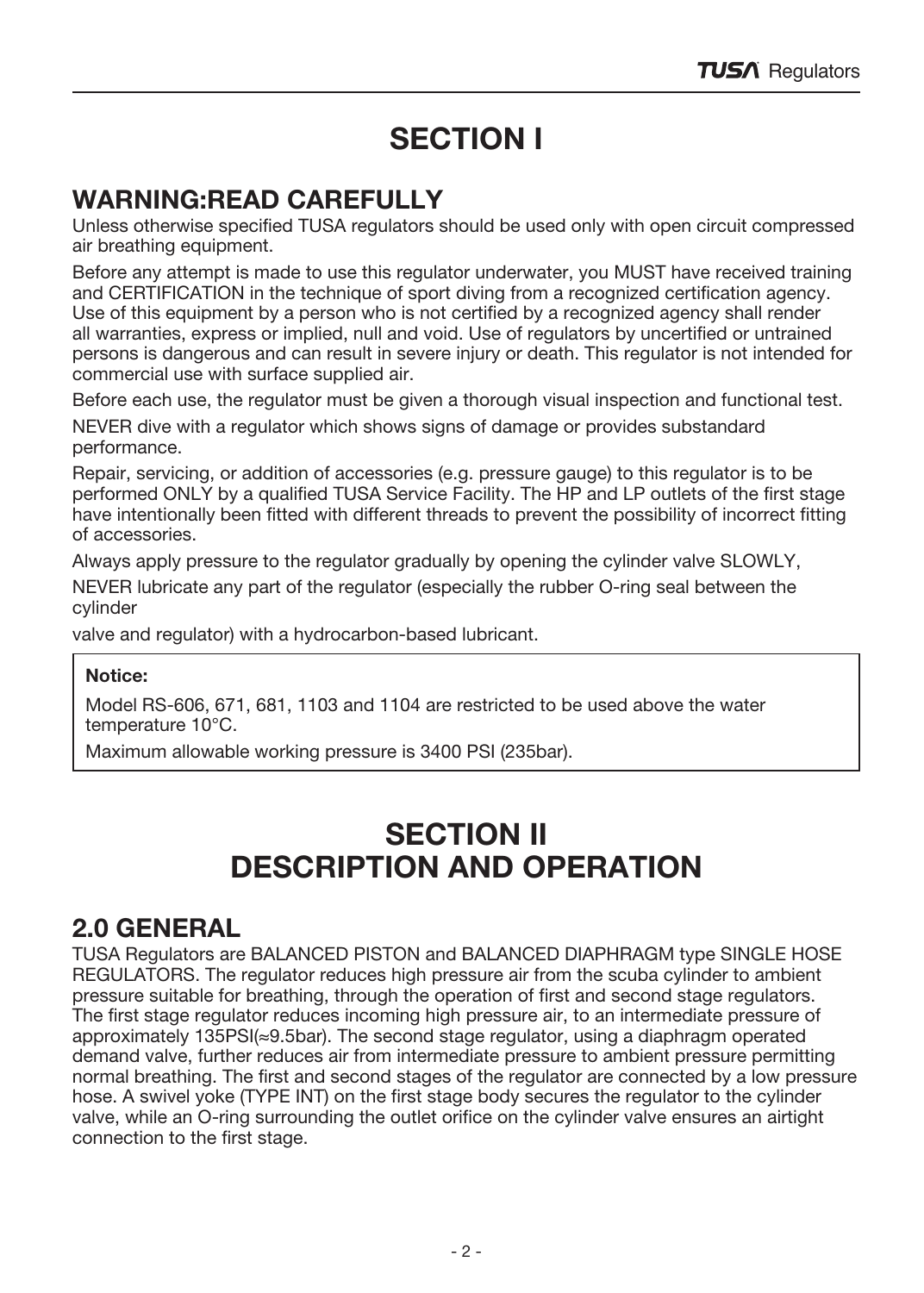## 2.1 FIRST STAGE

### R-600 first stage

With the R-600, offers a compact design weight of just 630g during actual use. This allows the R-671 to only be a total weight of just 955g for the first and second stages. The balanced diaphragm method first stage features minimum variation in intermediate pressure in response to changes in residual cylinder pressure and depth. The ports are in left-right symmetry (H.P.× 2, L.P. × 4) for easier attachment to tanks, even for beginners. The R-600 always supplies the diver with stable air at any tank pressure or depth, delivering maximum breathing ease and comfort for them.

### R1100 First stage

The TUSA R1100 offers a first stage with the balanced diaphragm design. This design features minimum variation in intermediate pressure in response to changes in residual cylinder pressure and depth. The ports are in left-right symmetry (H.P.  $\times$  2, L.P.  $\times$  4) for easier attachment to tanks, even for beginners.

## 2.2 SECOND STAGE

### Demand system

The demand system is designed to significantly reduce rubbing resistance of moving parts and air resistance. The result is smoother and more natural valve opening/closing. Lightweight housing The second stage main unit is smaller and lighter to reduce water resistance during diving, thus reducing the load on the face during use. The body materials are thermo plastic resin reinforced with glass fiber for outstanding hardness and shock resistance. The materials also offer superior tensile strength, dimensional stability, heat resistance, weather resistance and chemical resistance.

### Intake resistance

The second stage includes a director to forcibly guide air from the demand valve. That prevents free flow while significantly lessening intake resistance. The result is one of the lightest intake resistance values in the industry compared with products from other companies.

### New mouthpiece

The new mouthpiece, developed on the basis of ergonomic engineering, further enhances the comfort of bite, fit, and stability. Even with a light bite, a high level of stability is achieved, so there is no fatigue from long periods of usage.

### Venturi Adjustment Lever(RS-681[S-81], SS-81)

The addition of a venturi adjustment lever on the S-81 allows the regulator to power assist the diver when underwater utilizing the natural venture effect to turn the adjustment to "DIVE". The diver can also adjust the lever to prevent free flow such as on a surface swim to turn the adjustment to the other side.

### Adjustment knob(RS-681[S-81], 671, 606, 1104, SS-81)

The adjustment knob also introduces a TUSA innovation, an"Easy touch"adjustment of the breathing resistance at need. Ten full turns provides smooth, accurate adjustment for effortless breathing.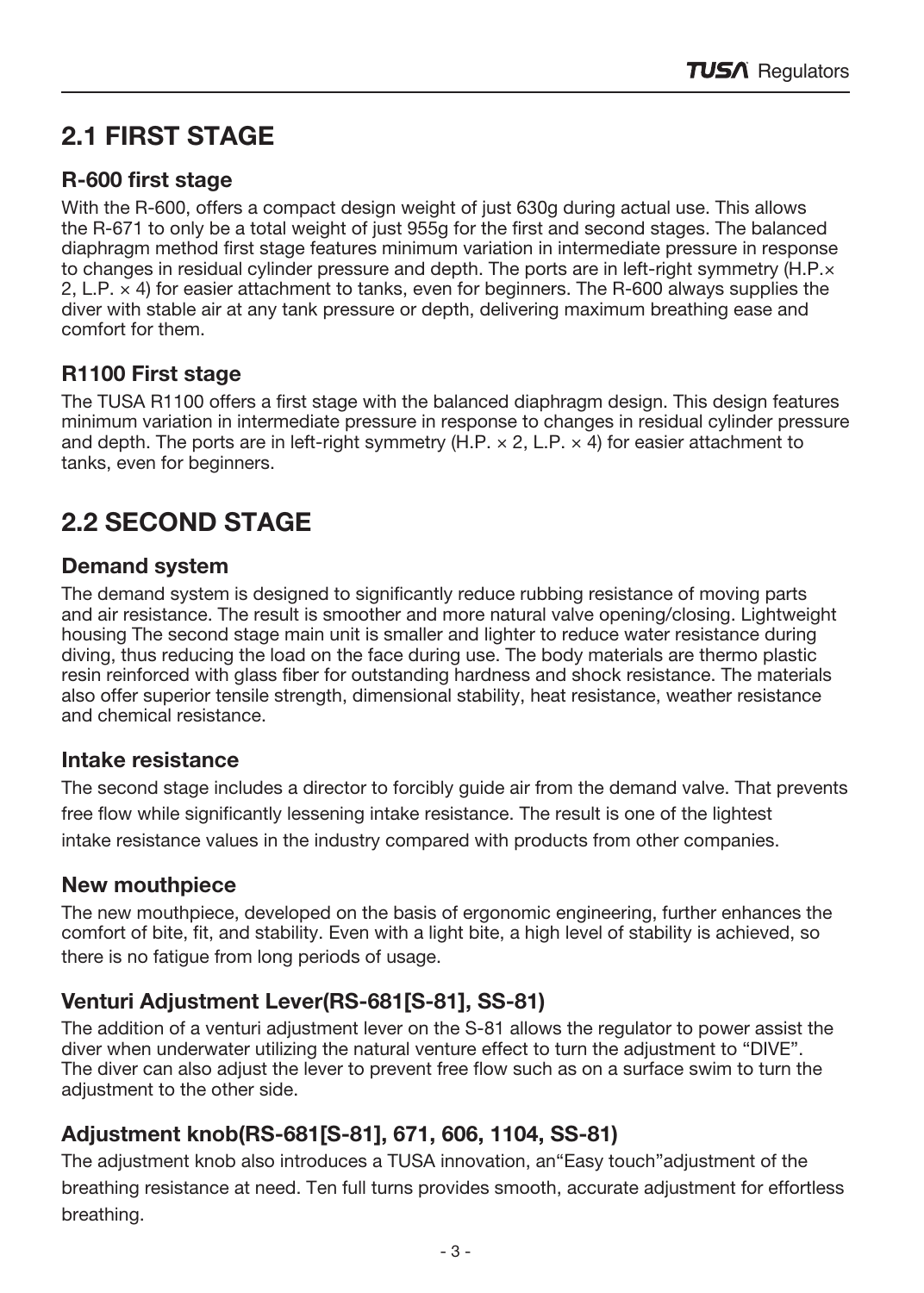### S.E.A. -Sequential Exhaust Assist [PAT.P.] (RS-681[S-81], SS-81)

The Sequential Exhaust Assist (S.E.A.) is an auxiliary exhaust valve, located on top of the

S-81 and SS-81 elliptical case that reduces primary exhaust resistance and significantly decreases workload,

thus allowing the diver to be more air efficient.

## **SECTION III** PRE-DIVE PROCEDURES

#### **WARNING**

Do not attempt to connect low pressure hoses to the high pressure ports with the use of an adapter. Improper connection will cause damage to the equipment and could result in serious personal injury. Low pressure components are not intended to withstand pressures greater than 400PSI  $\approx$  (28bar) When installing your accessory hoses, avoid damaging the O-ring. Tighten gently, but firmly into the first stage housing.

## PRE-DIVE OPERATING INSTRUCTIONS

- 1. Position the tank valve so the outlet points toward the diver.
- 2. Remove the dust cap from the first stage inlet and place the yoke in the center of the cylinder valve connection.
- 3. Position the first stage body so that the second stage hose goes over the right shoulder of the diver.
- 4. Hand-tighten the yoke screw.
- 5. Check all the hose connections to the first and second stages. If they can be loosened by hand, they should be tightened with a wrench before pressurizing.
- 6. Check the submersible pressure gauge to make sure it indicates zero pressure.
- 7. Open the tank valve slowly to gradually allow air into the regulator. NOTE: During this operation, depress the second stage purge button to reduce shock to the valve mechanism. Do not perform this operation in a cold environment below 50˚F(10˚C). Performing this in a cold environment may cause"freeze-up"of the regulator which can lead it to free flow. If this occurs, you should contact a TUSA authorized service center.
- 8. Check the submersible pressure gauge to ensure that it indicates the proper tank pressure.
- 9. Check the tank/regulator connection for leakage. If leakage exists, it may be caused by incorrect mounting of the regulator on the tank valve, or by a damaged O-ring in the tank valve.
- 10. To confirm that the regulator delivers air properly, first exhale through the mouthpiece to blow any foreign matter out of the second stage, then inhale. A few of these breathing cycles should immediately indicate proper function.
- 11. If you are using the second stage as an Octopus regulator, it is strongly recom- mended to utilize an Octopus plug to prevent any foreign matter from entering the second stage through the mouthpiece.
- 12. When the second stage is not in your mouth, uncontrolled air delivery can take place. This can be stopped by turning the second stage upside down and allowing it to fill with water. Should the air delivery continue, abort the dive and have the regulator inspected by a TUSA Authorized Service Center.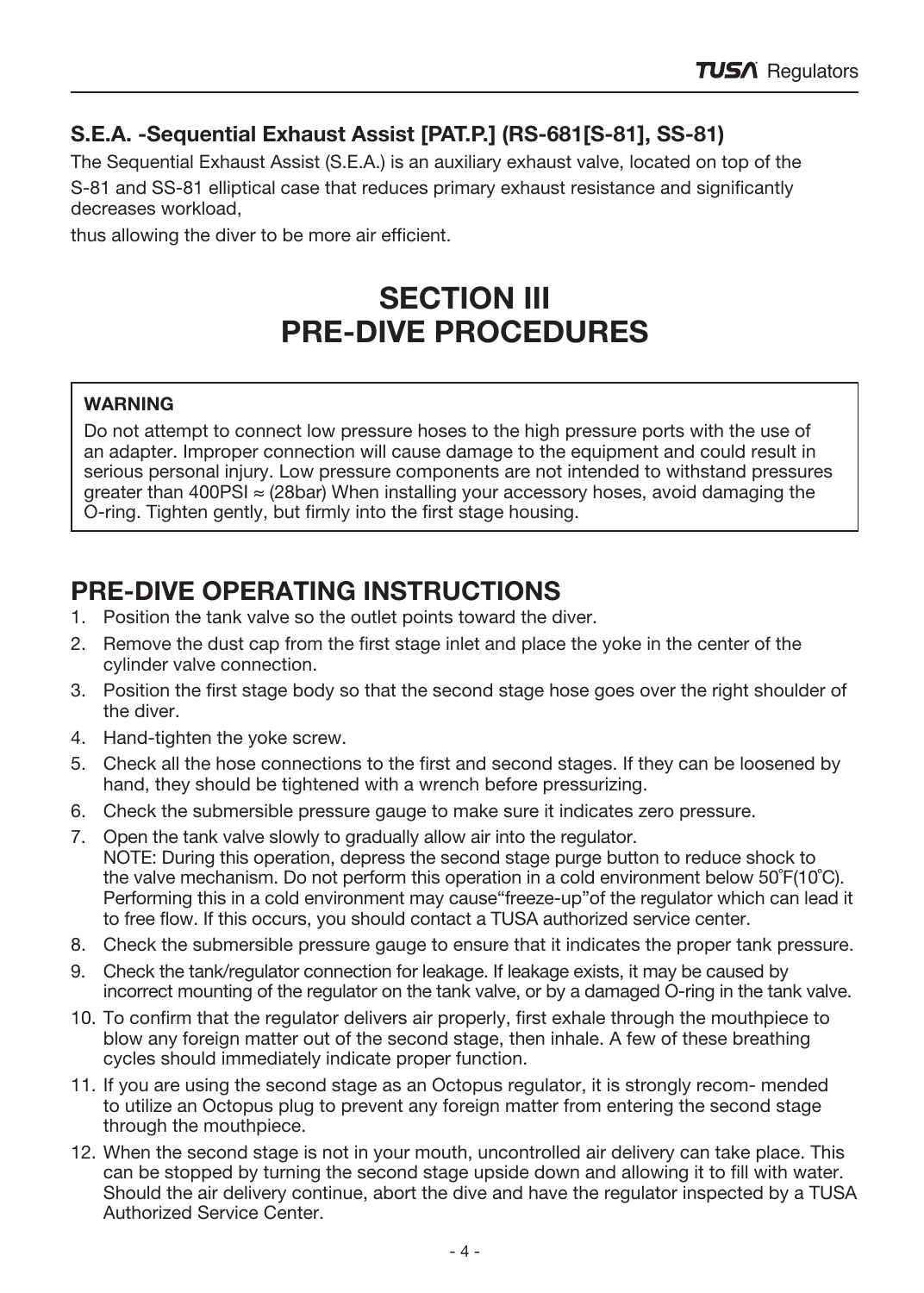## SECTION IV POST-DIVE PROCEDURES

Providing the best possible preventative and routine maintenance before, after, and between dives will help to ensure the maximum life of your TUSA Regulator. To achieve this goal, there are a number of simple, yet important, routine maintenance procedures that should be followed by the diver after each use of the equipment. The following procedures should be diligently followed in order to obtain the maximum life and serviceability from your regulator.

- 1. After each day of diving, the regulator must be cleaned, inspected, and prepared for the next use, or for storage. As soon as the regulator is removed from the air cylinder, reinstall the dust cap over the regulator inlet port. This cap is normally attached to the First Stage and therefore has been under water. Be sure to dry all the water out of this cap before securing it over the inlet port. Ensure that the O-ring, if fitted, is in place inside the dust cap.
- 2. 2. After diving, the regulator should be soaked in warm, not over 122˚F (50˚C) water to remove salt and mineral deposits as soon as possible. The preferred method is to attach the regulator to a charged air cylinder, open the cylinder valve, and thoroughly soak both the first and second stage regulators . Pay particular attention to directing water into the mainspring cavity of the first stage regulator, the second stage mouthpiece, and the holes in the second stage cover. Depress the purge button several times while the regulator is submerged in water. Dry the regulator by pressing on the purge button with the mouthpiece pointing down. Place the dust cap in position in the yoke, or over the DIN screw. Soaking regulator parts in warm water will remove more salt and mineral deposits than will conventional rinsing. It will loosen deposits on interior components that rinsing will not (If no charged air cylinder is available, follow the above procedure but be very careful NOT to depress the purge button, or leave dust cap off, when the regulator is submerged in water. Failure to do this will allow water to enter both regulator stages and may result in internal corrosion). Simply soak the entire exterior of the first stage thoroughly, and proceed as above when cleaning the second stage.
- 3. Store in a clean equipment box, or as an alternative, seal inside a plastic bag. Store in a clean dry place.
- 4. Never store the regulator while it is still connected to the diving cylinder.
- 5. Do not use any type of solvent to clean any part of the regulator. Do not expose any part of the regulator to silicone spray, as some aerosol propellants attack or degrade rubber and plastic material.
- 6. Do not carry the diving cylinder by the regulator as such abuse will eventually damage the regulator or the cylinder valve. Do not expose the regulator to unnecessary shocks or impact.

## SECTION V CONTAMINATED WATER DIVING

Sophisticated diving gear designed for use in contaminated water provides constant positive pressure inside the regulator case and utilizes redundant exhaust valve passages. TUSA regulators are not designed to provide this requirement and therefore are not recommended for use in contaminated water diving.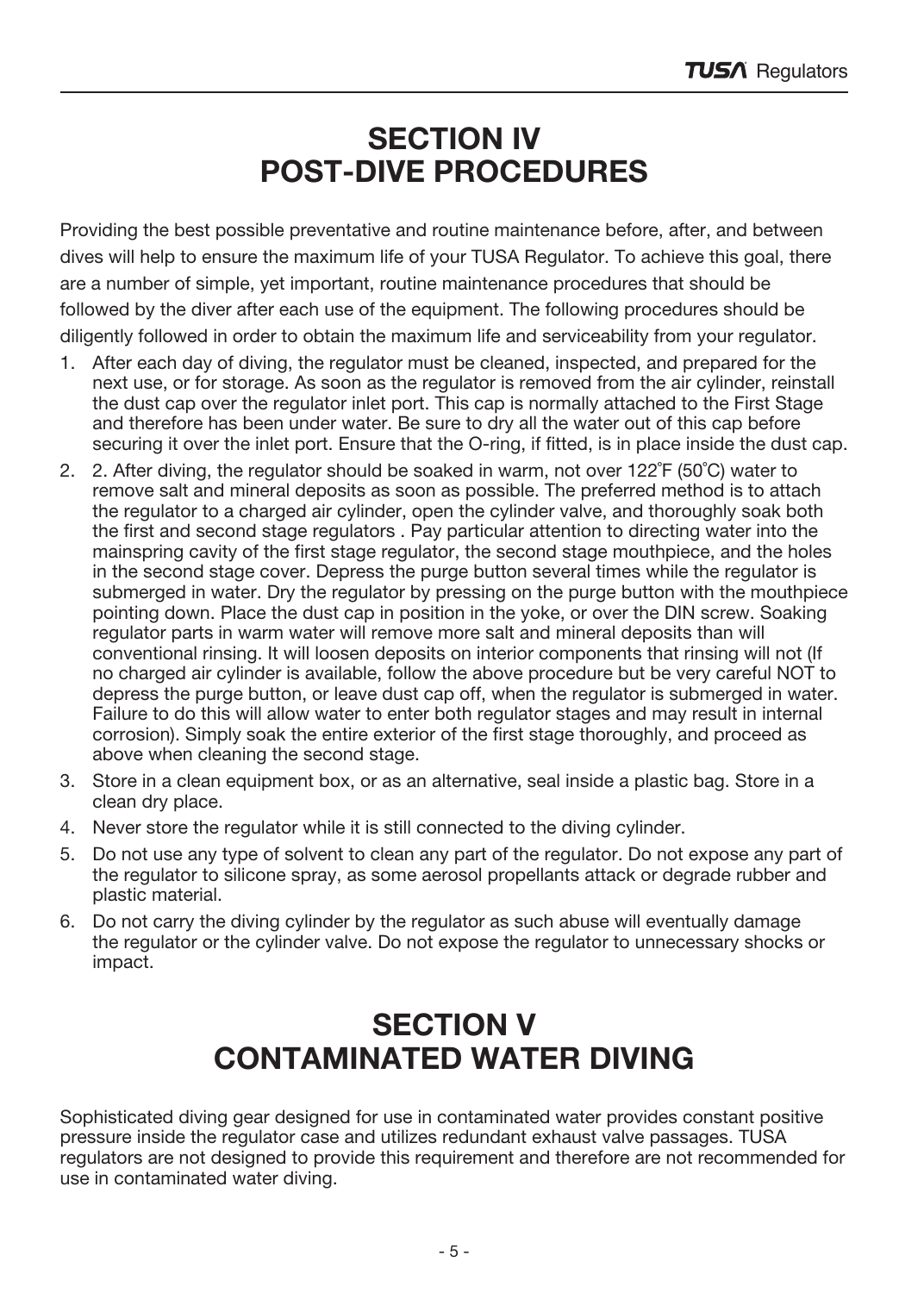## SECTION VII SCHEDULED MAINTENANCE

- 1. Do not assume that a regulator is in good working order because of storage or infrequent use. Prolonged or improper storage can still result in internal corrosion and/or deterioration of O-ring seals.
- 2. 2. Have your regulator cleaned and adjusted frequently. The frequency will depend upon the amount of use given the regulator and the conditions of use. However, TUSA strongly recommends inspection, overhaul and scheduled parts replacement at least once a year in order to ensure the optimum functioning of the regulator. Certain parts require replacement at specific intervals. This work must be carried out by a certified TUSA repair facility. Freguent use such as rental equipment and/or in salt, chlorinated (swimming pool), or polluted fresh water might require cleaning and overhaul of the regulator every three to six months. Chlorinated water is an especially bad environment for regulators as the chlorine chemically deteriorates the neoprene rubber components.
- 3. Regularly inspect the sintered filter in the inlet port of the first-stage. If it is discolored or corroded, replacement by trained personnel is required. Also, at this point, the entire regulator may need a general overhaul with replacement of all soft seals and non-reusable components. Rust or aluminium oxide (grey powder) deposits on the sintered filter are usually an indication that salt water has entered the air cylinder and caused internal corrosion. At this time you air cylinder(s) should be internally inspected by a qualified and competent service control facility and then cleaned, or hydrostatically tested as required.
- 4. Do not disassemble your regulator. There are no adjustments which can or need to be carried out by the user. Take the regulator to a qualified TUSA dealer or service facility for service. Ensure that only original parts are used to service your regulator.

#### FINAL NOTE

Frequently service your regulator, your personal safety and the mechanical integrity of your regulator depend on it.